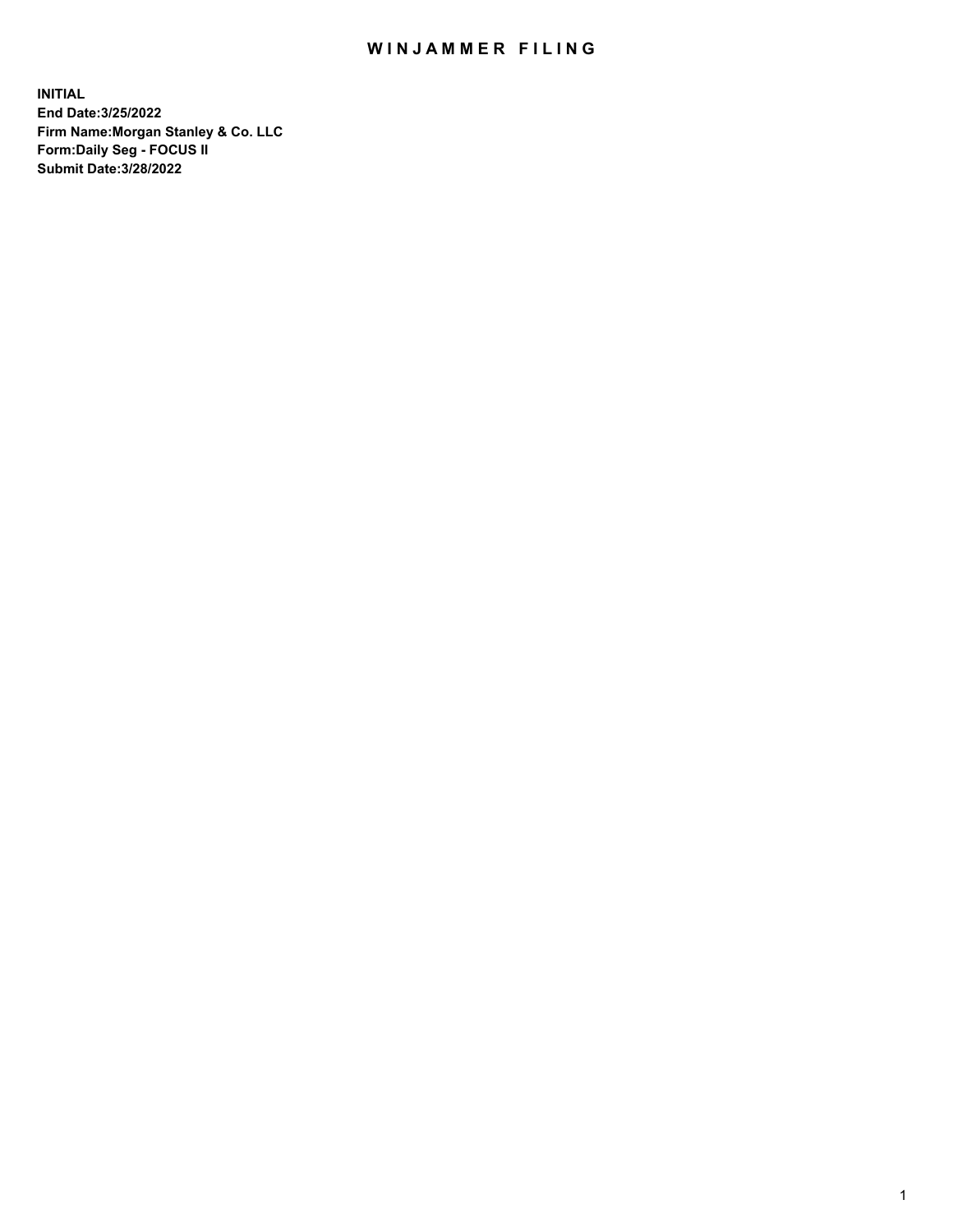**INITIAL End Date:3/25/2022 Firm Name:Morgan Stanley & Co. LLC Form:Daily Seg - FOCUS II Submit Date:3/28/2022 Daily Segregation - Cover Page**

| Name of Company                                                                                                                                                                                                                                                                                                                | Morgan Stanley & Co. LLC                               |
|--------------------------------------------------------------------------------------------------------------------------------------------------------------------------------------------------------------------------------------------------------------------------------------------------------------------------------|--------------------------------------------------------|
| <b>Contact Name</b>                                                                                                                                                                                                                                                                                                            | <b>Ikram Shah</b>                                      |
| <b>Contact Phone Number</b>                                                                                                                                                                                                                                                                                                    | 212-276-0963                                           |
| <b>Contact Email Address</b>                                                                                                                                                                                                                                                                                                   | Ikram.shah@morganstanley.com                           |
| FCM's Customer Segregated Funds Residual Interest Target (choose one):<br>a. Minimum dollar amount: ; or<br>b. Minimum percentage of customer segregated funds required:% ; or<br>c. Dollar amount range between: and; or<br>d. Percentage range of customer segregated funds required between:% and%.                         | 235,000,000<br><u>0</u><br>0 <sup>0</sup><br><u>00</u> |
| FCM's Customer Secured Amount Funds Residual Interest Target (choose one):<br>a. Minimum dollar amount: ; or<br>b. Minimum percentage of customer secured funds required:% ; or<br>c. Dollar amount range between: and; or<br>d. Percentage range of customer secured funds required between:% and%.                           | 140,000,000<br><u>0</u><br><u>00</u><br>00             |
| FCM's Cleared Swaps Customer Collateral Residual Interest Target (choose one):<br>a. Minimum dollar amount: ; or<br>b. Minimum percentage of cleared swaps customer collateral required:% ; or<br>c. Dollar amount range between: and; or<br>d. Percentage range of cleared swaps customer collateral required between:% and%. | 92,000,000<br><u>0</u><br><u>00</u><br>00              |

Attach supporting documents CH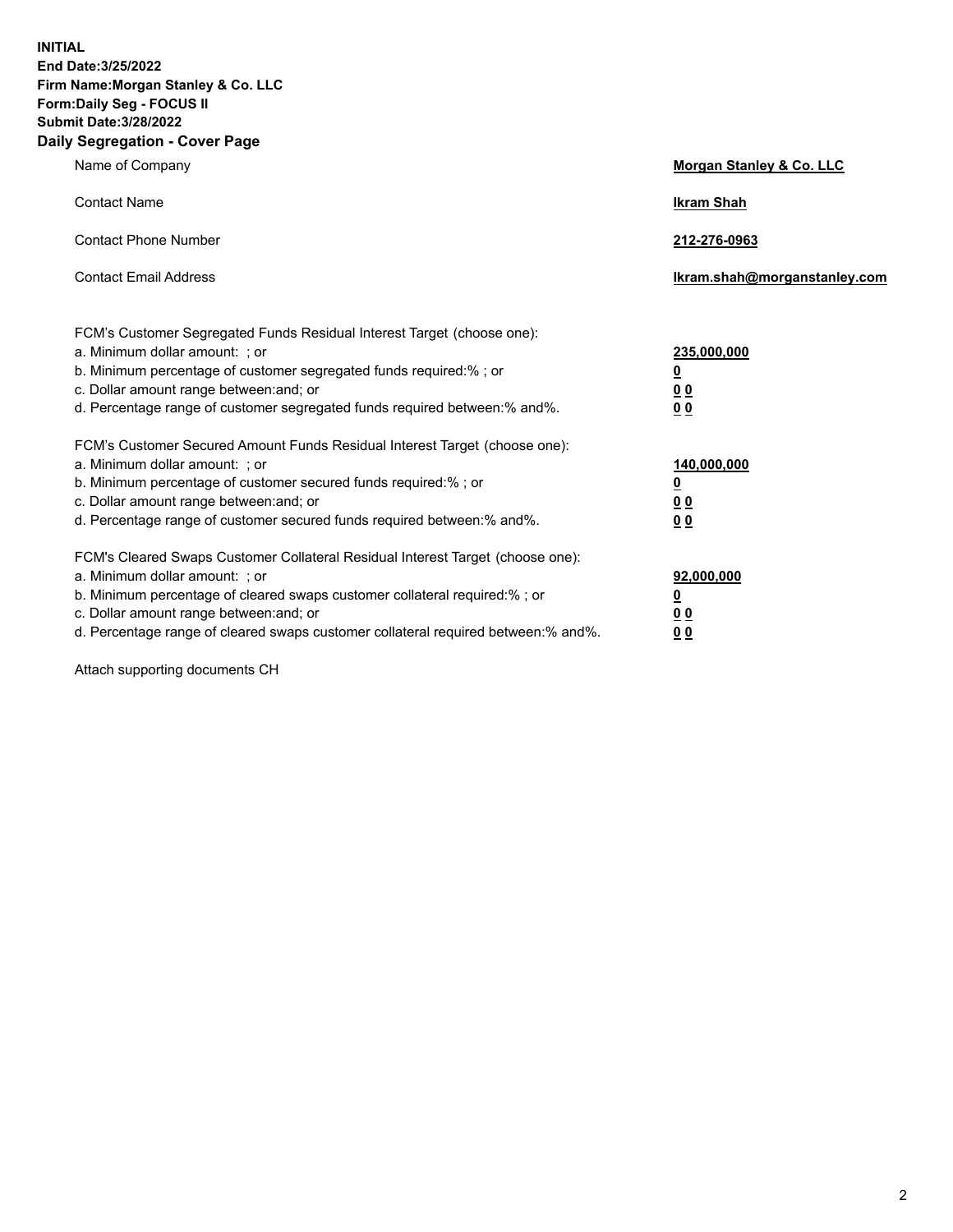## **INITIAL End Date:3/25/2022 Firm Name:Morgan Stanley & Co. LLC Form:Daily Seg - FOCUS II Submit Date:3/28/2022 Daily Segregation - Secured Amounts** Foreign Futures and Foreign Options Secured Amounts Amount required to be set aside pursuant to law, rule or regulation of a foreign government or a rule of a self-regulatory organization authorized thereunder **0** [7305] 1. Net ledger balance - Foreign Futures and Foreign Option Trading - All Customers A. Cash **4,431,257,652** [7315] B. Securities (at market) **2,238,575,885** [7317] 2. Net unrealized profit (loss) in open futures contracts traded on a foreign board of trade **2,836,985,390** [7325] 3. Exchange traded options a. Market value of open option contracts purchased on a foreign board of trade **93,253,138** [7335] b. Market value of open contracts granted (sold) on a foreign board of trade **-75,369,388** [7337] 4. Net equity (deficit) (add lines 1. 2. and 3.) **9,524,702,677** [7345] 5. Account liquidating to a deficit and account with a debit balances - gross amount **31,280,668** [7351] Less: amount offset by customer owned securities **-30,174,920** [7352] **1,105,748** [7354] 6. Amount required to be set aside as the secured amount - Net Liquidating Equity Method (add lines 4 and 5) **9,525,808,425** [7355] 7. Greater of amount required to be set aside pursuant to foreign jurisdiction (above) or line 6. **9,525,808,425** [7360] FUNDS DEPOSITED IN SEPARATE REGULATION 30.7 ACCOUNTS 1. Cash in banks A. Banks located in the United States **350,295,751** [7500] B. Other banks qualified under Regulation 30.7 **396,794,304** [7520] **747,090,055** [7530] 2. Securities A. In safekeeping with banks located in the United States **1,007,135,979** [7540] B. In safekeeping with other banks qualified under Regulation 30.7 **82,946,383** [7560] **1,090,082,362** [7570] 3. Equities with registered futures commission merchants A. Cash **28,666,113** [7580] B. Securities **0** [7590] C. Unrealized gain (loss) on open futures contracts **5,609,435** [7600] D. Value of long option contracts **0** [7610] E. Value of short option contracts **0** [7615] **34,275,548** [7620] 4. Amounts held by clearing organizations of foreign boards of trade A. Cash **0** [7640] B. Securities **0** [7650] C. Amount due to (from) clearing organization - daily variation **0** [7660] D. Value of long option contracts **0** [7670] E. Value of short option contracts **0** [7675] **0** [7680] 5. Amounts held by members of foreign boards of trade A. Cash **3,876,794,074** [7700] B. Securities **1,148,493,523** [7710] C. Unrealized gain (loss) on open futures contracts **2,831,375,956** [7720] D. Value of long option contracts **93,253,138** [7730] E. Value of short option contracts **-75,369,388** [7735] **7,874,547,303** [7740] 6. Amounts with other depositories designated by a foreign board of trade **0** [7760] 7. Segregated funds on hand **0** [7765] 8. Total funds in separate section 30.7 accounts **9,745,995,268** [7770] 9. Excess (deficiency) Set Aside for Secured Amount (subtract line 7 Secured Statement **220,186,843** [7380]

- Page 1 from Line 8)
- 10. Management Target Amount for Excess funds in separate section 30.7 accounts **140,000,000** [7780]
- 11. Excess (deficiency) funds in separate 30.7 accounts over (under) Management Target **80,186,843** [7785]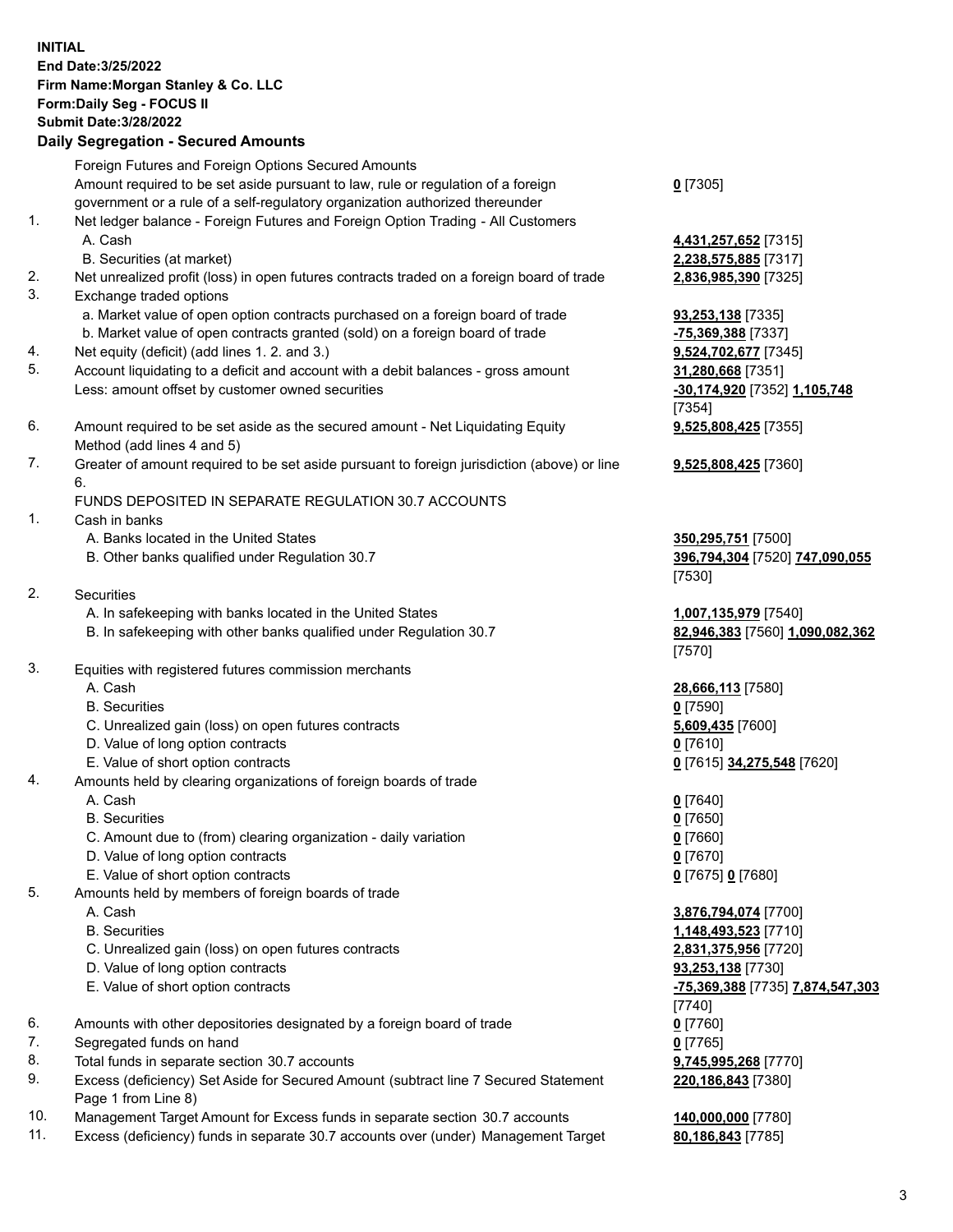**INITIAL End Date:3/25/2022 Firm Name:Morgan Stanley & Co. LLC Form:Daily Seg - FOCUS II Submit Date:3/28/2022 Daily Segregation - Segregation Statement** SEGREGATION REQUIREMENTS(Section 4d(2) of the CEAct) 1. Net ledger balance A. Cash **14,907,099,318** [7010] B. Securities (at market) **8,380,421,053** [7020] 2. Net unrealized profit (loss) in open futures contracts traded on a contract market **3,408,522,056** [7030] 3. Exchange traded options A. Add market value of open option contracts purchased on a contract market **2,315,849,242** [7032] B. Deduct market value of open option contracts granted (sold) on a contract market **-1,531,712,079** [7033] 4. Net equity (deficit) (add lines 1, 2 and 3) **27,480,179,590** [7040] 5. Accounts liquidating to a deficit and accounts with debit balances - gross amount **993,027,140** [7045] Less: amount offset by customer securities **-989,764,204** [7047] **3,262,936** [7050] 6. Amount required to be segregated (add lines 4 and 5) **27,483,442,526** [7060] FUNDS IN SEGREGATED ACCOUNTS 7. Deposited in segregated funds bank accounts A. Cash **2,007,125,980** [7070] B. Securities representing investments of customers' funds (at market) **0** [7080] C. Securities held for particular customers or option customers in lieu of cash (at market) **2,333,982,884** [7090] 8. Margins on deposit with derivatives clearing organizations of contract markets A. Cash **16,398,115,538** [7100] B. Securities representing investments of customers' funds (at market) **0** [7110] C. Securities held for particular customers or option customers in lieu of cash (at market) **5,881,812,190** [7120] 9. Net settlement from (to) derivatives clearing organizations of contract markets **269,499,684** [7130] 10. Exchange traded options A. Value of open long option contracts **2,315,849,242** [7132] B. Value of open short option contracts **-1,531,712,079** [7133] 11. Net equities with other FCMs A. Net liquidating equity **30,164,787** [7140] B. Securities representing investments of customers' funds (at market) **0** [7160] C. Securities held for particular customers or option customers in lieu of cash (at market) **0** [7170] 12. Segregated funds on hand **164,625,979** [7150] 13. Total amount in segregation (add lines 7 through 12) **27,869,464,205** [7180] 14. Excess (deficiency) funds in segregation (subtract line 6 from line 13) **386,021,679** [7190] 15. Management Target Amount for Excess funds in segregation **235,000,000** [7194]

16. Excess (deficiency) funds in segregation over (under) Management Target Amount Excess

**151,021,679** [7198]